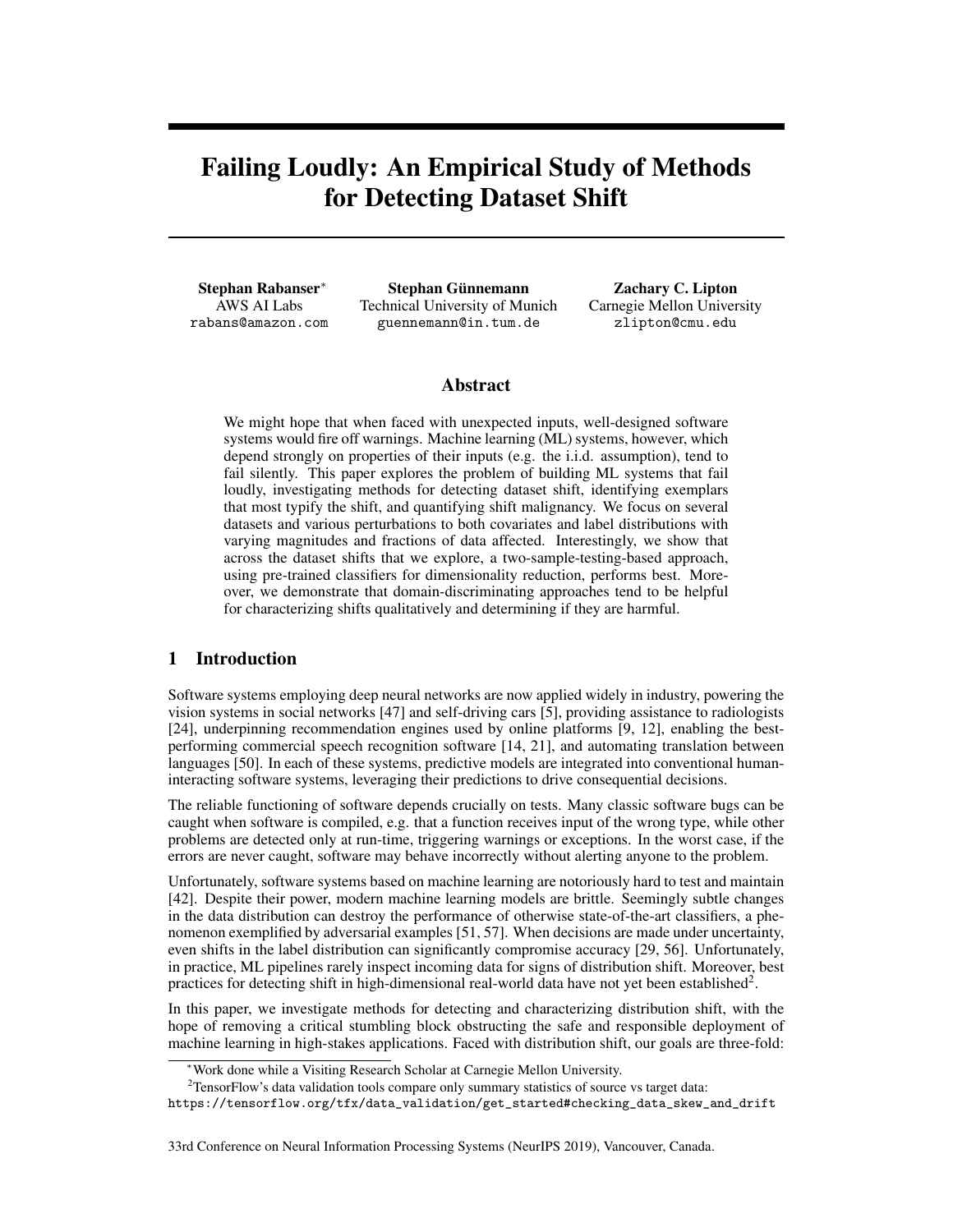

Figure 1: Our pipeline for detecting dataset shift. Source and target data is fed through a dimensionality reduction process and subsequently analyzed via statistical hypothesis testing. We consider various choices for how to represent the data and how to perform two-sample tests.

(i) detect when distribution shift occurs from as few examples as possible; (ii) characterize the shift, e.g. by identifying those samples from the test set that appear over-represented in the target data; and (iii) provide some guidance on whether the shift is harmful or not. As part of this paper we principally focus on goal (i) and explore preliminary approaches to (ii) and (iii).

We investigate shift detection through the lens of statistical two-sample testing. We wish to test the equivalence of the *source* distribution p (from which training data is sampled) and *target* distribution  $q$  (from which real-world data is sampled). For simple univariate distributions, such hypothesis testing is a mature science. However, best practices for two sample tests with high-dimensional (e.g. image) data remain an open question. While off-the-shelf methods for kernel-based multivariate two-sample tests are appealing, they scale badly with dataset size and their statistical power is known to decay badly with high ambient dimension [37].

Recently, Lipton et al. [29] presented results for a method called *black box shift detection (BBSD)*, showing that if one possesses an off-the-shelf label classifier f with an invertible confusion matrix, then detecting that the source distribution  $p$  differs from the target distribution  $q$  requires only detecting that  $p(f(x)) \neq q(f(x))$ . Building on their idea of combining black-box dimensionality reduction with subsequent two-sample testing, we explore a range of dimensionality-reduction techniques and compare them under a wide variety of shifts (Figure 1 illustrates our general framework). We show (empirically) that BBSD works surprisingly well under a broad set of shifts, even when the label shift assumption is not met. Furthermore, we provide an empirical analysis on the performance of domain-discriminating classifier-based approaches (i.e. classifiers explicitly trained to discriminate between source and target samples), which has so far not been characterized for the complex high-dimensional data distributions on which modern machine learning is routinely deployed.

## 2 Related work

Given just one example from the test data, our problem simplifies to *anomaly detection*, surveyed thoroughly by Chandola et al. [8] and Markou and Singh [33]. Popular approaches to anomaly detection include density estimation [6], margin-based approaches such as the one-class SVM [40], and the tree-based isolation forest method due to [30]. Recently, also GANs have been explored for this task [39]. Given simple streams of data arriving in a time-dependent fashion where the signal is piece-wise stationary with abrupt changes, this is the classic time series problem of change point detection, surveyed comprehensively by Truong et al. [52]. An extensive literature addresses dataset shift in the context of domain adaptation. Owing to the impossibility of correcting for shift absent assumptions [3], these papers often assume either covariate shift  $q(x, y) = q(x)p(y|x)$  [15, 45, 49] or label shift  $q(x, y) = q(y)p(x|y)$  [7, 29, 38, 48, 56]. Schölkopf et al. [41] provides a unifying view of these shifts, associating assumed invariances with the corresponding causal assumptions.

Several recent papers have proposed outlier detection mechanisms dubbing the task *out-ofdistribution (OOD) sample detection*. Hendrycks and Gimpel [19] proposes to threshold the maximum softmax entry of a neural network classifier which already contains a relevant signal. Liang et al. [28] and Lee et al. [26] extend this idea by either adding temperature scaling and adversariallike perturbations on the input or by explicitly adapting the loss to aid OOD detection. Choi and Jang [10] and Shalev et al. [44] employ model ensembling to further improve detection reliability. Alemi et al. [2] motivate use of the variational information bottleneck. Hendrycks et al. [20] expose the model to OOD samples, exploring heuristics for discriminating between in-distribution and out-of-distribution samples. Shafaei et al. [43] survey numerous OOD detection techniques.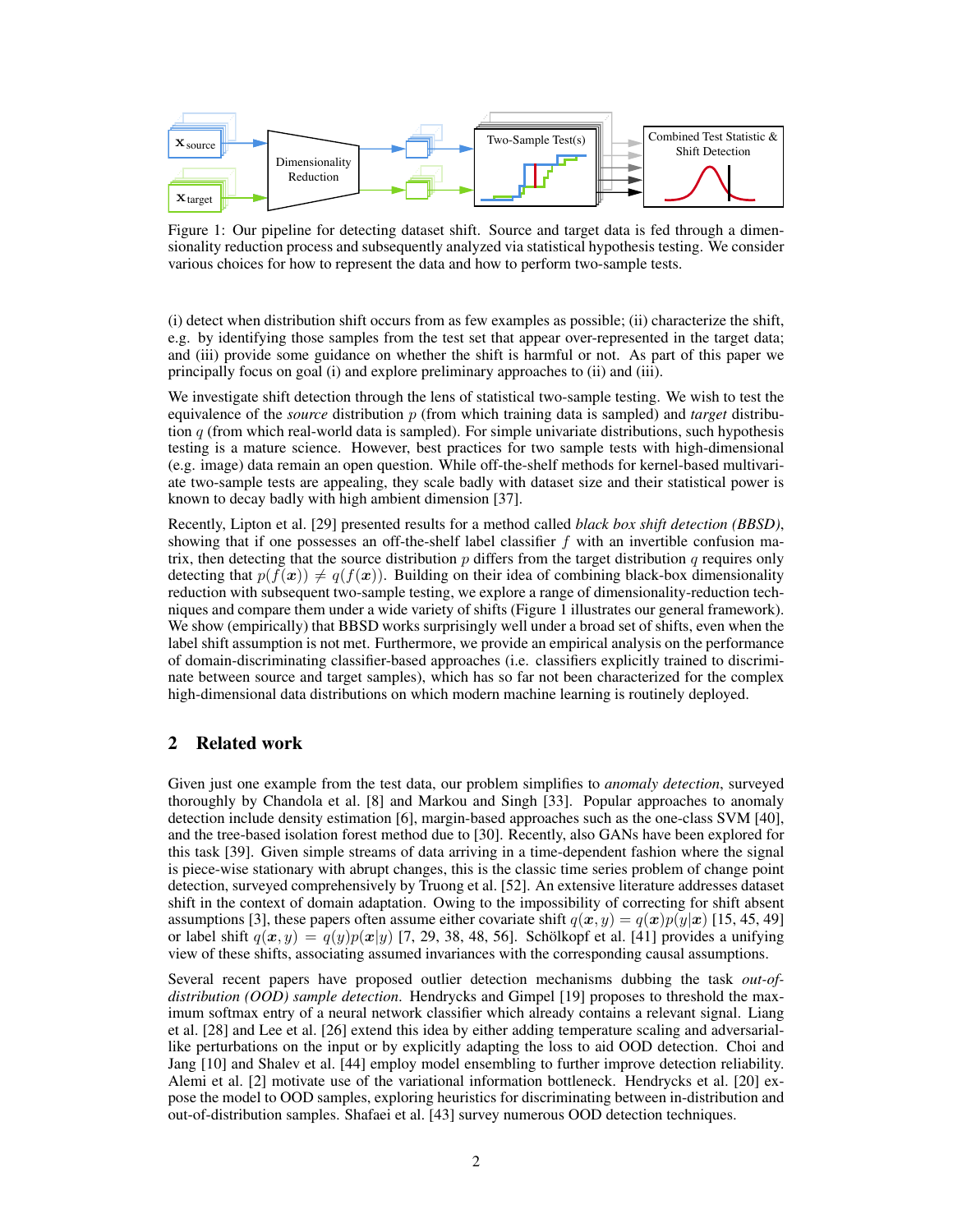## 3 Shift Detection Techniques

Given labeled data  $\{(x_1,y_1),...,(x_n,y_n)\}\sim p$  and unlabeled data  $\{x'_1,...,x'_m\}\sim q$ , our task is to determine whether  $p(x)$  equals  $q(x')$ . Formally,  $H_0: p(x) = q(x')$  vs  $H_A: p(x) \neq q(x')$ . Chiefly, we explore the following design considerations: (i) what **representation** to run the test on; (ii) which two-sample test to run; (iii) when the representation is multidimensional; whether to run multivariate or multiple univariate two-sample tests; and (iv) how to combine their results.

### 3.1 Dimensionality Reduction

We now introduce the multiple dimensionality reduction (DR) techniques that we compare visa-vis their effectiveness in shift detection (in concert with two-sample testing). Note that absent assumptions on the data, these mappings, which reduce the data dimensionality from  $D$  to  $K$  (with  $K \ll D$ ), are in general surjective, with many inputs mapping to the same output. Thus, it is trivial to construct pathological cases where the distribution of inputs shifts while the distribution of lowdimensional latent representations remains fixed, yielding false negatives. However, we speculate that in a non-adversarial setting, such shifts may be exceedingly unlikely. Thus our approach is (i) empirically motivated; and (ii) not put forth as a defense against worst-case adversarial attacks.

No Reduction (*NoRed*  $\bigcirc$ ): To justify the use of any DR technique, our default baseline is to run tests on the original raw features.

**Principal Components Analysis (** $PCA$ **):** Principal components analysis is a standard tool that finds an optimal orthogonal transformation matrix  $\bf{R}$  such that points are linearly uncorrelated after transformation. This transformation is learned in such a way that the first principal component accounts for as much of the variability in the dataset as possible, and that each succeeding principal component captures as much of the remaining variance as possible subject to the constraint that it be orthogonal to the preceding components. Formally, we wish to learn  $R$  given  $X$  under the mentioned constraints such that  $\ddot{X} = XR$  yields a more compact data representation.

**Sparse Random Projection** (*SRP*  $\odot$ ): Since computing the optimal transformation might be expensive in high dimensions, random projections are a popular DR technique which trade a controlled amount of accuracy for faster processing times. Specifically, we make use of sparse random projections, a more memory- and computationally-efficient modification of standard Gaussian random projections. Formally, we generate a random projection matrix  $\bf{R}$  and use it to reduce the dimensionality of a given data matrix X, such that  $X = XR$ . The elements of R are generated using the following rule set [1, 27]:

$$
R_{ij} = \begin{cases} +\sqrt{\frac{v}{K}} & \text{with probability } \frac{1}{2v} \\ 0 & \text{with probability } 1 - \frac{1}{v} \\ -\sqrt{\frac{v}{K}} & \text{with probability } \frac{1}{2v} \end{cases} \qquad \text{where} \qquad v = \frac{1}{\sqrt{D}}. \tag{1}
$$

Autoencoders (*TAE*  $\Diamond$  and *UAE*  $\Box$ ): We compare the above-mentioned linear models to non-linear reduced-dimension representations using both *trained* (TAE) and *untrained* autoencoders (UAE). Formally, an autoencoder consists of an encoder function  $\phi : \mathcal{X} \to \mathcal{H}$  and a decoder function  $\psi : \mathcal{H} \to \mathcal{X}$  where the latent space  $\mathcal{H}$  has lower dimensionality than the input space X. As part of the training process, both the encoding function  $\phi$  and the decoding function  $\psi$  are learned jointly to reduce the reconstruction loss:  $\phi, \psi = \arg \min_{\phi, \psi} ||\mathbf{X} - (\psi \circ \phi) \mathbf{X}||^2$ .

**Label Classifiers (***BBSDs*  $\triangle$  and *BBSDh*  $\triangleright$ ): Motivated by recent results achieved by black box shift detection (BBSD) [29], we also propose to use the outputs of a (deep network) *label classifier* trained on source data as our dimensionality-reduced representation. We explore variants using either the softmax outputs (BBSDs) or the hard-thresholded predictions (BBSDh) for subsequent two-sample testing. Since both variants provide differently sized output (with BBSDs providing an entire softmax vector and BBSDh providing a one-dimensional class prediction), different statistical tests are carried out on these representations.

**Domain Classifier** (*Classif*  $\times$ ): Here, we attempt to detect shift by explicitly training a *domain classifier* to discriminate between data from source and target domains. To this end, we partition both the source data and target data into two halves, using the first to train a domain classifier to distinguish source (class 0) from target (class 1) data. We then apply this model to the second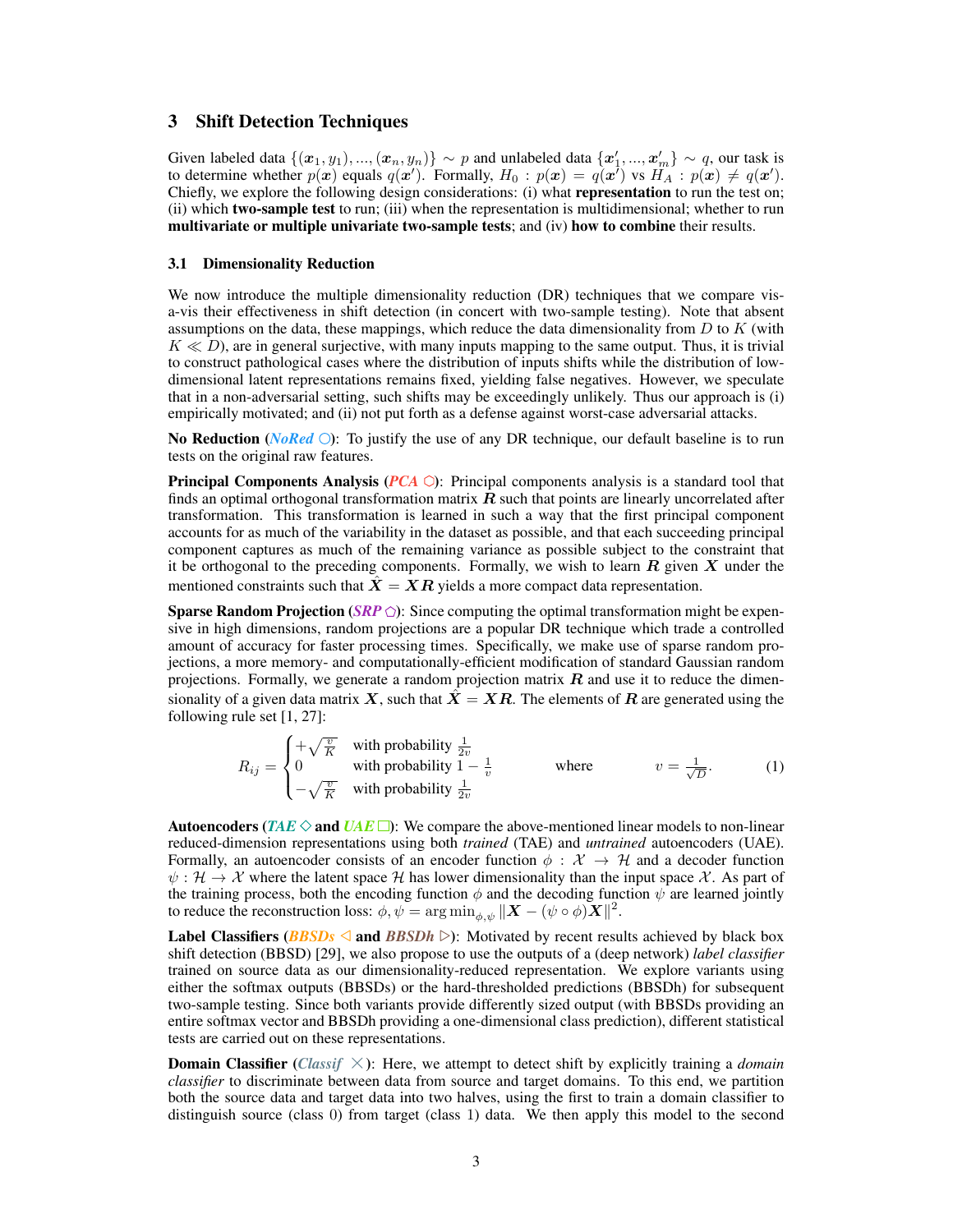half and subsequently conduct a significance test to determine if the classifier's performance is statistically different from random chance.

#### 3.2 Statistical Hypothesis Testing

The DR techniques each yield a representation, either uni- or multi-dimensional, and either continuous or discrete, depending on the method. The next step is to choose a suitable statistical hypothesis test for each of these representations.

Multivariate Kernel Two-Sample Tests: Maximum Mean Discrepancy (MMD): For all multidimensional representations, we evaluate the Maximum Mean Discrepancy [16], a popular kernelbased technique for multivariate two-sample testing. MMD allows us to distinguish between two probability distributions p and q based on the mean embeddings  $\mu_p$  and  $\mu_q$  of the distributions in a reproducing kernel Hilbert space  $F$ , formally

$$
\text{MMD}(\mathcal{F}, p, q) = ||\boldsymbol{\mu}_p - \boldsymbol{\mu}_q||^2_{\mathcal{F}}.
$$
\n(2)

Given samples from both distributions, we can calculate an unbiased estimate of the squared MMD statistic as follows

MMD<sup>2</sup> = 
$$
\frac{1}{m^2 - m} \sum_{i=1}^{m} \sum_{j \neq i}^{m} \kappa(x_i, x_j) + \frac{1}{n^2 - n} \sum_{i=1}^{n} \sum_{j \neq i}^{n} \kappa(x'_i, x'_j) - \frac{2}{mn} \sum_{i=1}^{m} \sum_{j=1}^{n} \kappa(x_i, x'_j)
$$
 (3)

where we use a squared exponential kernel  $\kappa(x, \tilde{x}) = e^{-\frac{1}{\sigma} ||x - \tilde{x}||^2}$  and set  $\sigma$  to the median distance between points in the aggregate sample over  $p$  and  $q$  [16]. A  $p$ -value can then be obtained by carrying out a permutation test on the resulting kernel matrix.

Multiple Univariate Testing: Kolmogorov-Smirnov (KS) Test + Bonferroni Correction: As a simple baseline alternative to MMD, we consider the approach consisting of testing each of the  $K$  dimensions separately (instead testing over all dimensions jointly). Here, for continuous data, we adopt the Kolmogorov-Smirnov (KS) test, a non-parametric test whose statistic is calculated by computing the largest difference  $Z$  of the cumulative density functions (CDFs) over all values  $z$  as follows

$$
Z = \sup_{\mathbf{z}} |F_p(\mathbf{z}) - F_q(\mathbf{z})| \tag{4}
$$

where  $F_p$  and  $F_q$  are the empirical CDFs of the source and target data, respectively. Under the null hypothesis, Z follows the Kolmogorov distribution.

Since we carry out a KS test on each of the  $K$  components, we must subsequently combine the  $p$ values from each test, raising the issue of multiple hypothesis testing. As we cannot make strong assumptions about the (in)dependence among the tests, we rely on a conservative aggregation method, notably the Bonferroni correction [4], which rejects the null hypothesis if the minimum  $p$ -value among all tests is less than  $\alpha/K$  (where  $\alpha$  is the significance level of the test). While several less conservative aggregations methods have been proposed [18, 32, 46, 53, 55], they typically require assumptions on the dependencies among the tests.

Categorical Testing: Chi-Squared Test: For the hard-thresholded label classifier (BBSDh), we employ Pearson's chi-squared test, a parametric tests designed to evaluate whether the frequency distribution of certain events observed in a sample is consistent with a particular theoretical distribution. Specifically, we use a test of homogeneity between the class distributions (expressed in a contingency table) of source and target data. The testing problem can be formalized as follows: Given a contingency table with 2 rows (one for absolute source and one for absolute target class frequencies) and C columns (one for each of the C-many classes) containing observed counts  $O_{ij}$ , the expected frequency under the independence hypothesis for a particular cell is  $E_{ij} = N_{\text{sum}} p_{i\bullet} p_{\bullet j}$ with  $N_{\text{sum}}$  being the sum of all cells in the table,  $p_{i\bullet} = \frac{Q_{i\bullet}}{N_{\text{sum}}} = \sum_{j=1}^{C} \frac{Q_{ij}}{N_{\text{sum}}}$  $\frac{O_{ij}}{N_{\text{sum}}}$  being the fraction of row totals, and  $p_{\bullet j} = \frac{O_{\bullet j}}{N_{\text{sun}}}$  $\frac{O_{\bullet j}}{N_{\textrm{sum}}} = \sum_{i=1}^2 \frac{O_{ij}}{N_{\textrm{sum}}}$  $\frac{O_{ij}}{N_{sum}}$  being the fraction of column totals. The relevant test statistic  $X^2$  can be computed as

$$
X^{2} = \sum_{i=1}^{2} \sum_{j=1}^{C} \frac{(O_{ij} - E_{ij})^{2}}{E_{ij}}
$$
(5)

which, under the null hypothesis, follows a chi-squared distribution with  $C - 1$  degrees of freedom:  $X^2 \sim \chi^2_{C-1}.$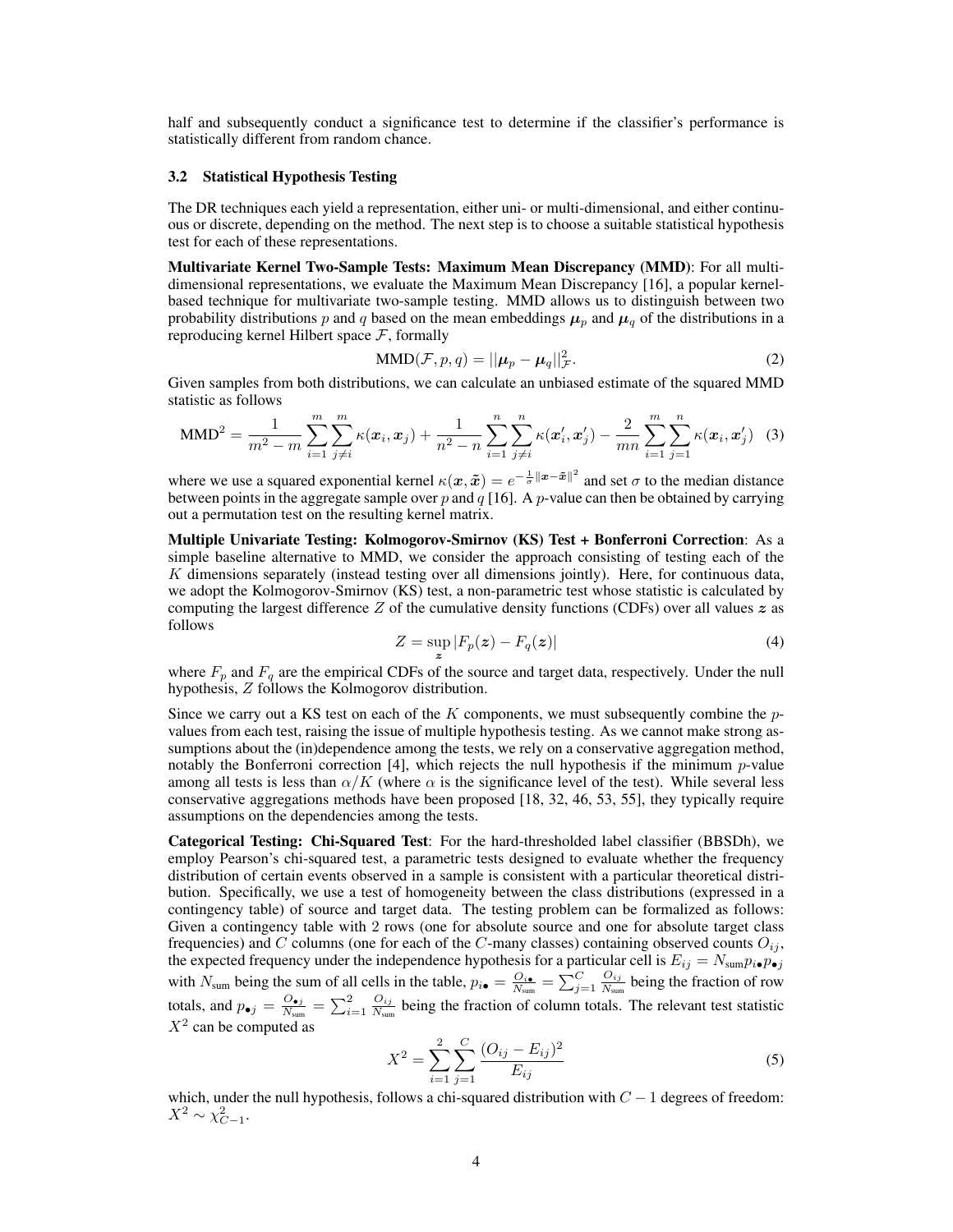Binomial Testing: For the domain classifier, we simply compare its accuracy (acc) on held-out data to random chance via a binomial test. Formally, we set up a testing problem  $H_0$ : acc = 0.5 vs  $H_A$ : acc  $\neq 0.5$ . Under the null hypothesis, the accuracy of the classifier follows a binomial distribution: acc ∼ Bin( $N_{\text{hold}}$ , 0.5), where  $N_{\text{hold}}$  corresponds to the number of held-out samples.

### 3.3 Obtaining Most Anomalous Samples

As our detection framework does not detect outliers but rather aims at capturing top-level shift dynamics, it is not possible for us to decide whether any given sample is in- or out-of-distribution. However, we can still provide an indication of what typical samples from the shifted distribution look like by harnessing domain assignments from the domain classifier. Specifically, we can identify the exemplars which the classifier was most confident in assigning to the target domain. Since the domain classifier assigns class-assignment confidence scores to each incoming sample via the softmax-layer at its output, it is easy to create a ranking of samples that are most confidently believed to come from the target domain (or, alternatively, from the source domain). Hence, whenever the binomial test signals a statistically significant accuracy deviation from chance, we can use use the domain classifier to obtain the most anomalous samples and present them to the user.

In contrast to the domain classifier, the other shift detectors do not base their shift detection potential on explicitly deciding which domain a single sample belongs to, instead comparing entire distributions against each other. While we did explore initial ideas on identifying samples which if removed would lead to a large increase in the overall *p*-value, the results we obtained were unremarkable.

### 3.4 Determining the Malignancy of a Shift

Theoretically, absent further assumptions, distribution shifts can cause arbitrarily severe degradation in performance. However, in practice distributions shift constantly, and often these changes are benign. Practitioners should therefore be interested in distinguishing malignant shifts that damage predictive performance from benign shifts that negligibly impact performance. Although prediction quality can be assessed easily on source data on which the black-box model  $f$  was trained, we are not able compute the target error directly without labels.

We therefore explore a heuristic method for approximating the target performance by making use of the domain classifier's class assignments as follows: Given access to a labeling function that can correctly label samples, we can feed in those examples predicted by the domain classifier as likely to come from the target domain. We can then compare these (true) labels to the labels returned by the black box model  $f$  by feeding it the same anomalous samples. If our model is inaccurate on these examples (where the exact threshold can be user-specified to account for varying sensitivities to accuracy drops), then we ought to be concerned that the shift is malignant. Put simply, we suggest evaluating the accuracy of our models on precisely those examples which are most confidently assigned to the target domain.

## 4 Experiments

Our main experiments were carried out on the MNIST ( $N_{\text{tr}} = 50000$ ;  $N_{\text{val}} = 10000$ ;  $N_{\text{te}} = 10000$ ;  $D = 28 \times 28 \times 1$ ;  $C = 10$  classes) [25] and CIFAR-10 ( $N_{\text{tr}} = 40000$ ;  $N_{\text{val}} = 10000$ ;  $N_{\text{te}} =$ 10000;  $D = 32 \times 32 \times 3$ ;  $C = 10$  classes) [23] image datasets. For the autoencoder (UAE & TAE) experiments, we employ a convolutional architecture with 3 convolutional layers and 1 fullyconnected layer. For both the label and the domain classifier we use a ResNet-18 [17]. We train all networks (TAE, BBSDs, BBSDh, Classif) using stochastic gradient descent with momentum in batches of 128 examples over 200 epochs with early stopping.

For PCA, SRP, UAE, and TAE, we reduce dimensionality to  $K = 32$  latent dimensions, which for PCA explains roughly 80% of the variance in the CIFAR-10 dataset. The label classifier BBSDs reduces dimensionality to the number of classes C. Both the hard label classifier BBSDh and the domain classifier Classif reduce dimensionality to a one-dimensional class prediction, where BBSDh predicts label assignments and Classif predicts domain assignments.

To challenge our detection methods, we simulate a variety of shifts, affecting both the covariates and the label proportions. For all shifts, we evaluate the various methods' abilities to detect shift at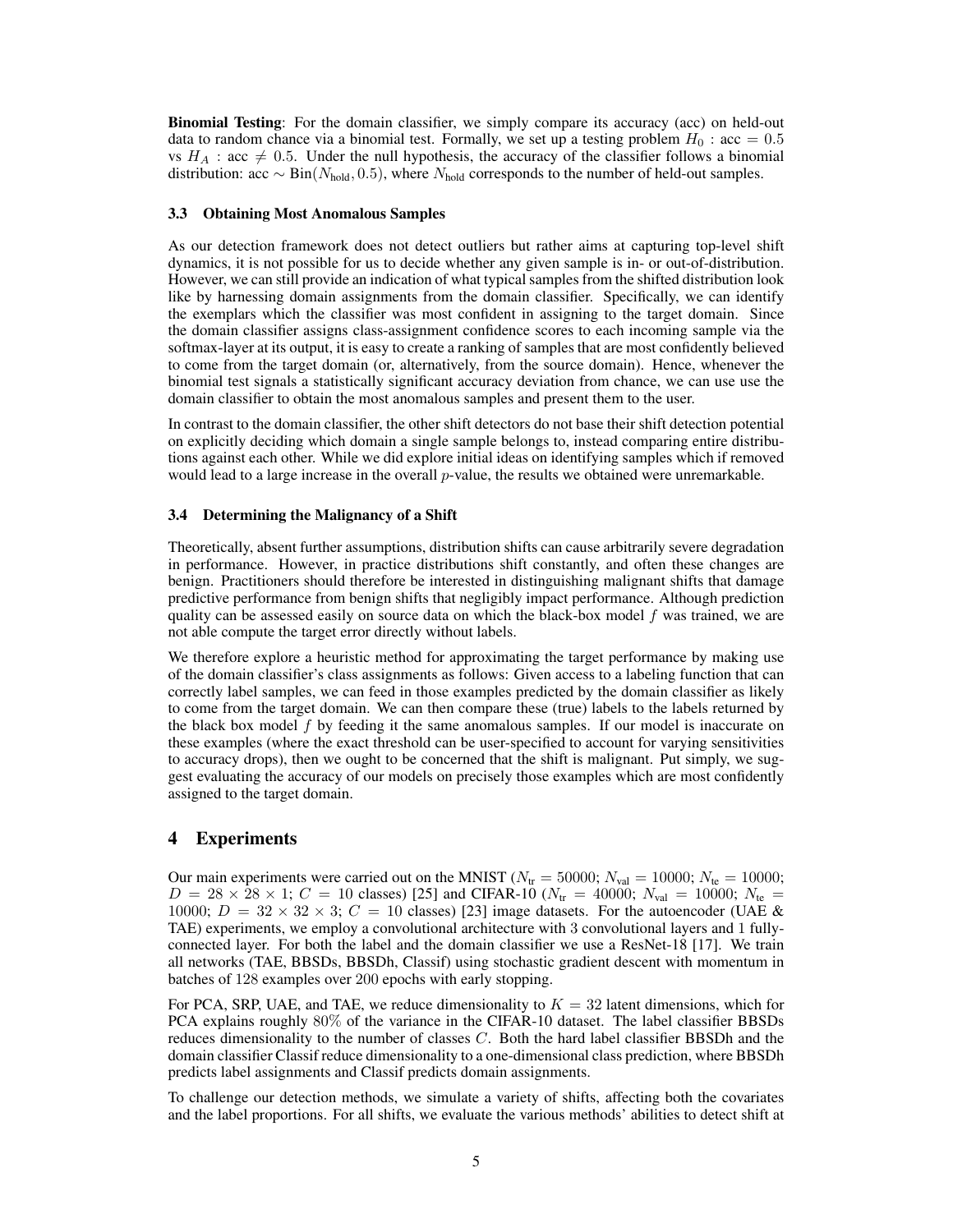a significance level of  $\alpha = 0.05$ . We also include the no-shift case to check against false positives. We randomly split all of the data into training, validation, and test sets according to the indicated proportions  $N_{tr}$ ,  $N_{val}$ , and  $N_{te}$  and then apply a particular shift to the test set only. In order to qualitatively quantify the robustness of our findings, shift detection performance is averaged over a total of 5 random splits, which ensures that we apply the same type of shift to different subsets of the data. The selected training data used to fit the DR methods is kept constant across experiments with only the splits between validation and test changing across the random runs. Note that DR methods are learned using training data, while shift detection is being performed on dimensionality-reduced representations of the validation and the test set. We evaluate the models with various amounts of samples from the test set  $s \in \{10, 20, 50, 100, 200, 500, 1000, 10000\}$ . Because of the unfavorable dependence of kernel methods on the dataset size, we run these methods only up until 1000 target samples have been acquired.

For each shift type (as appropriate) we explored three levels of shift intensity (e.g. the magnitude of added noise) and various percentages of affected data  $\delta \in \{0.1, 0.5, 1.0\}$ . Specifically, we explore the following types of shifts:

(a) **Adversarial (***adv***)**: We turn a fraction  $\delta$  of samples into adversarial samples via FGSM [13];

(b) **Knock-out** (*ko*): We remove a fraction  $\delta$  of samples from class 0, creating class imbalance [29];

(c) **Gaussian noise (gn)**: We corrupt covariates of a fraction  $\delta$  of test set samples by Gaussian noise with standard deviation  $\sigma \in \{1, 10, 100\}$  (denoted *s\_gn*, *m\_gn*, and *l\_gn*);

(d) **Image** (*img*): We also explore more natural shifts to images, modifying a fraction  $\delta$  of images with combinations of random rotations  $\{10, 40, 90\}$ ,  $(x, y)$ -axis-translation percentages  $\{0.05, 0.2, 0.4\}$ , as well as zoom-in percentages  $\{0.1, 0.2, 0.4\}$  (denoted *s\_img*, *m\_img*, and *l\_img*);

(e) **Image + knock-out** (*m img+ko*): We apply a fixed medium image shift with  $\delta_1 = 0.5$  and a variable knock-out shift  $\delta$ ;

(f) **Only-zero + image**  $(oz+m\textit{img})$ : Here, we only include images from class 0 in combination with a variable medium image shift affecting only a fraction  $\delta$  of the data;

(g) **Original splits**: We evaluate our detectors on the original source/target splits provided by the creators of MNIST, CIFAR-10, Fashion MNIST [54], and SVHN [35] datasets (assumed to be i.i.d.);

(h) Domain adaptation datasets: Data from the domain adaptation task transferring from MNIST (source) to USPS (target)  $(N_{tr} = N_{val} = N_{te} = 1000; D = 16 \times 16 \times 1; C = 10$  classes) [31] as well as the COIL-100 dataset ( $N_{\text{tr}} = N_{\text{val}} = N_{\text{te}} = 2400; D = 32 \times 32 \times 3; C = 100$  classes) [34] where images between  $0^{\circ}$  and  $175^{\circ}$  are sampled by the source and images between  $180^{\circ}$  and  $355^{\circ}$ are sampled by the target distribution.

We provide a sample implementation of our experiments-pipeline written in Python, making use of sklearn [36] and Keras [11], located at: https://github.com/steverab/failing-loudly.

## 5 Discussion

Univariate VS Multivariate Tests: We first evaluate whether we can detect shifts more easily using multiple univariate tests and aggregating their results via the Bonferroni correction or by using multivariate kernel tests. We were surprised to find that, despite the heavy correction, multiple univariate testing seem to offer comparable performance to multivariate testing (see Table 1a).

Dimensionality Reduction Methods: For each testing method and experimental setting, we evaluate which DR technique is best suited to shift detection. Specifically in the multiple-univariatetesting case (and overall), BBSDs was the best-performing DR method. In the multivariate-testing case, UAE performed best. In both cases, these methods consistently outperformed others across sample sizes. The domain classifier, a popular shift detection approach, performs badly in the lowsample regime ( $\leq 100$  samples), but catches up as more samples are obtained. Noticeably, the multivariate test performs poorly in the no reduction case, which is also regarded a widely used shift detection baseline. Table 1a summarizes these results.

We note that BBSDs being the best overall method for detecting shift is good news for ML practitioners. When building black-box models with the main purpose of classification, said model can be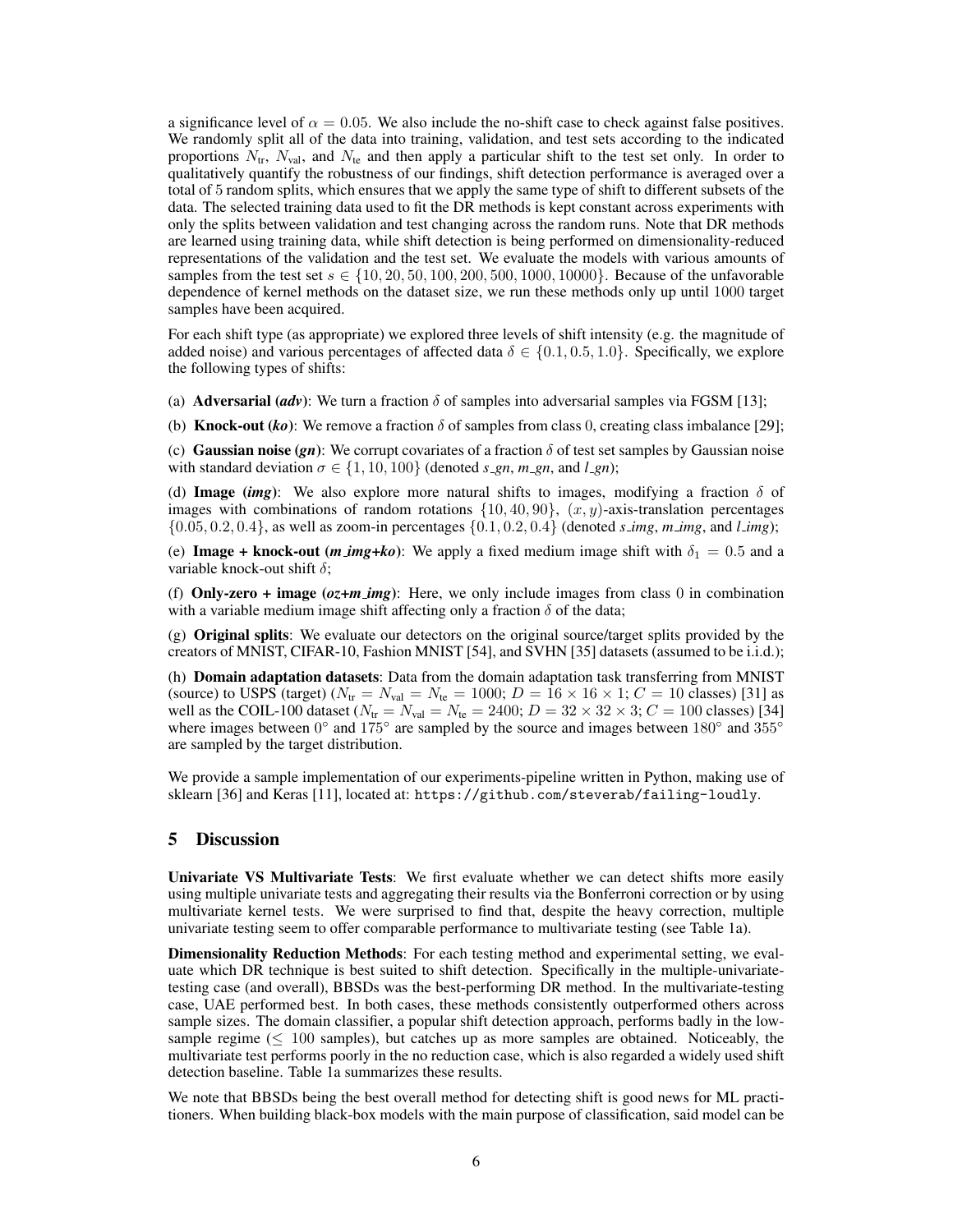Table 1: Dimensionality reduction methods (a) and shift-type (b) comparison. Underlined entries indicate accuracy values larger than 0.5.

(a) Detection accuracy of different dimensionality reduction techniques across all simulated shifts on MNIST and CIFAR-10. Green bold entries indicate the best DR method at a given sample size, *red italic* the worst. Results for  $\chi^2$  and Bin tests are only reported once under the univariate category. BBSDs performs best for univariate testing, while both UAE and TAE perform best for multi-

(b) Detection accuracy of different shifts on MNIST and CIFAR-10 using the best-performing DR technique (univariate: BBSDs, multivariate: UAE). Green bold shifts are identified as harmless, *red italic* shifts as harmful.

| Test          | DR           | Number of samples from test |      |      |      |      |      |       |                                                                        |  |  |
|---------------|--------------|-----------------------------|------|------|------|------|------|-------|------------------------------------------------------------------------|--|--|
|               |              | 10                          | 20   | 50   | 100  | 200  | 500  | 1,000 | 10,000<br>0.72<br>0.63<br>0.68<br>0.77<br>0.69<br>0.79<br>0.57<br>0.67 |  |  |
|               | NoRed        | 0.03                        | 0.15 | 0.26 | 0.36 | 0.41 | 0.47 | 0.54  |                                                                        |  |  |
|               | <b>PCA</b>   | 0.11                        | 0.15 | 0.30 | 0.36 | 0.41 | 0.46 | 0.54  |                                                                        |  |  |
|               | <b>SRP</b>   | 0.15                        | 0.15 | 0.23 | 0.27 | 0.34 | 0.42 | 0.55  |                                                                        |  |  |
| Univ. tests   | <b>UAE</b>   | 0.12                        | 0.16 | 0.27 | 0.33 | 0.41 | 0.49 | 0.56  |                                                                        |  |  |
|               | TAE          | 0.18                        | 0.23 | 0.31 | 0.38 | 0.43 | 0.47 | 0.55  |                                                                        |  |  |
|               | <b>BBSDs</b> | 0.19                        | 0.28 | 0.47 | 0.47 | 0.51 | 0.65 | 0.70  |                                                                        |  |  |
| $\chi^2$      | <b>BBSDh</b> | 0.03                        | 0.07 | 0.12 | 0.22 | 0.22 | 0.40 | 0.46  |                                                                        |  |  |
| Bin           | Classif      | 0.01                        | 0.03 | 0.11 | 0.21 | 0.28 | 0.42 | 0.51  |                                                                        |  |  |
|               | NoRed        | 0.14                        | 0.15 | 0.22 | 0.28 | 0.32 | 0.44 | 0.55  |                                                                        |  |  |
| Multiv. tests | <b>PCA</b>   | 0.15                        | 0.18 | 0.33 | 0.38 | 0.40 | 0.46 | 0.55  |                                                                        |  |  |
|               | SRP          | 0.12                        | 0.18 | 0.23 | 0.31 | 0.31 | 0.44 | 0.54  |                                                                        |  |  |
|               | UAE          | 0.20                        | 0.27 | 0.40 | 0.43 | 0.45 | 0.53 | 0.61  |                                                                        |  |  |
|               | <b>TAE</b>   | 0.18                        | 0.26 | 0.37 | 0.38 | 0.45 | 0.52 | 0.59  |                                                                        |  |  |
|               | <b>BBSDs</b> | 0.16                        | 0.20 | 0.25 | 0.35 | 0.35 | 0.47 | 0.50  |                                                                        |  |  |

| Test             | Shift               | Number of samples from test |      |      |      |      |      |       |        |  |
|------------------|---------------------|-----------------------------|------|------|------|------|------|-------|--------|--|
|                  |                     | 10                          | 20   | 50   | 100  | 200  | 500  | 1,000 | 10,000 |  |
|                  | s_gn                | 0.00                        | 0.00 | 0.03 | 0.03 | 0.07 | 0.10 | 0.10  | 0.10   |  |
|                  | m_gn                | 0.00                        | 0.00 | 0.10 | 0.13 | 0.13 | 0.13 | 0.23  | 0.37   |  |
|                  | 1.gn                | 0.17                        | 0.27 | 0.53 | 0.63 | 0.67 | 0.83 | 0.87  | 1.00   |  |
|                  | s_img               | 0.00                        | 0.00 | 0.23 | 0.30 | 0.40 | 0.63 | 0.70  | 0.93   |  |
|                  | m_img               | 0.30                        | 0.37 | 0.60 | 0.67 | 0.70 | 0.80 | 0.90  | 1.00   |  |
| Univariate BBSDs | $l$ <sub>-img</sub> | 0.30                        | 0.50 | 0.70 | 0.70 | 0.77 | 0.87 | 0.97  | 1.00   |  |
|                  | adv                 | 0.13                        | 0.27 | 0.40 | 0.43 | 0.53 | 0.77 | 0.83  | 0.90   |  |
|                  | ko                  | 0.00                        | 0.00 | 0.07 | 0.07 | 0.07 | 0.33 | 0.40  | 0.70   |  |
|                  | $m\_img + ko$       | 0.13                        | 0.40 | 0.87 | 0.93 | 0.90 | 1.00 | 1.00  | 1.00   |  |
|                  | $oz+m\_img$         | 0.67                        | 1.00 | 1.00 | 1.00 | 1.00 | 1.00 | 1.00  | 1.00   |  |
|                  | s_gn                | 0.03                        | 0.03 | 0.03 | 0.03 | 0.03 | 0.07 | 0.07  |        |  |
|                  | m_gn                | 0.03                        | 0.03 | 0.03 | 0.03 | 0.17 | 0.27 | 0.30  |        |  |
|                  | l_gn                | 0.50                        | 0.57 | 0.67 | 0.70 | 0.80 | 0.90 | 1.00  |        |  |
|                  | s_img               | 0.17                        | 0.20 | 0.27 | 0.30 | 0.40 | 0.47 | 0.63  |        |  |
| Multivariate UAE | m_img               | 0.23                        | 0.33 | 0.37 | 0.40 | 0.47 | 0.60 | 0.70  |        |  |
|                  | Limg                | 0.30                        | 0.30 | 0.37 | 0.47 | 0.60 | 0.77 | 0.87  |        |  |
|                  | adv                 | 0.03                        | 0.20 | 0.27 | 0.27 | 0.33 | 0.40 | 0.40  |        |  |
|                  | ko                  | 0.10                        | 0.13 | 0.13 | 0.13 | 0.17 | 0.17 | 0.30  |        |  |
|                  | m_img+ko            | 0.20                        | 0.30 | 0.37 | 0.53 | 0.54 | 0.63 | 0.87  |        |  |
|                  | oz+m_img            | 0.27                        | 0.63 | 0.77 | 1.00 | 1.00 | 1.00 | 1.00  |        |  |

Table 2: Shift detection performance based on shift intensity (a) and perturbed sample percentages (b) using the best-performing DR technique (univariate: BBSDs, multivariate: UAE). Underlined entries indicate accuracy values larger than 0.5.

(a) Detection accuracy of varying shift intensities. Number of samples from test

| Test    | Intensity                | Number of samples from test |                      |                      |                      |                      |                      |                      |                      |  |  |
|---------|--------------------------|-----------------------------|----------------------|----------------------|----------------------|----------------------|----------------------|----------------------|----------------------|--|--|
|         |                          | 10                          | 20                   | 50                   | 100                  | 200                  | 500                  | 1.000                | 10.000               |  |  |
| Univ.   | Small<br>Medium<br>Large | 0.00<br>0.14<br>0.32        | 0.00<br>0.21<br>0.54 | 0.14<br>0.39<br>0.78 | 0.14<br>0.38<br>0.82 | 0.18<br>0.42<br>0.83 | 0.36<br>0.57<br>0.92 | 0.40<br>0.66<br>0.96 | 0.54<br>0.76<br>1.00 |  |  |
| Multiv. | Small<br>Medium<br>Large | 0.11<br>0.11<br>0.34        | 0.11<br>0.19<br>0.45 | 0.12<br>0.23<br>0.57 | 0.14<br>0.27<br>0.68 | 0.20<br>0.32<br>0.72 | 0.23<br>0.42<br>0.82 | 0.33<br>0.44<br>0.93 |                      |  |  |

(b) Detection accuracy of varying shift percentages.

| Test    | Percentage         | Number of samples from test |                      |                      |                      |                      |                      |                      |                      |  |
|---------|--------------------|-----------------------------|----------------------|----------------------|----------------------|----------------------|----------------------|----------------------|----------------------|--|
|         |                    | 10                          | 20                   | 50                   | 100                  | 200                  | 500                  | 1.000                | 10,000               |  |
| Univ.   | 10%<br>50%<br>100% | 011<br>0.14<br>0.26         | 0.15<br>0.28<br>0.41 | 0.24<br>0.52<br>0.61 | 0.25<br>0.53<br>0.64 | 0.28<br>0.60<br>0.70 | 0.44<br>0.68<br>0.82 | 0.54<br>0.72<br>0.84 | 0.66<br>0.85<br>0.86 |  |
| Multiv. | 10%<br>50%<br>100% | 012<br>0.19<br>0.29         | 0.13<br>0.27<br>0.41 | 0.21<br>0.41<br>0.44 | 0.26<br>0.41<br>0.53 | 0.27<br>0.47<br>0.60 | 0.31<br>0.57<br>0.70 | 0.44<br>0.60<br>0.78 |                      |  |

easily extended to also double as a shift detector. Moreover, black-box models with soft predictions that were built and trained in the past can be turned into shift detectors retrospectively.

Shift Types: Table 1b lists shift detection accuracy values for each distinct shift as an increasing amount of samples is obtained from the target domain. Specifically, we see that *l\_gn*, *m\_gn*, *l\_img*, *m img+ko*, *oz+m img*, and even *adv* are easily detectable, many of them even with few samples, while *s*<sub>-gn</sub>, *m*<sub>-gn</sub>, and *ko* are hard to detect even with many samples. With a few exceptions, the best DR technique (BBDSs for multiple univariate tests, UAE for multivariate tests) is significantly faster and more accurate at detecting shift than the average of all dimensionality reduction methods.

Shift Strength: Based on the results in Table 2a, we can conclude that small shifts (*s gn*, *s img*, and *ko*) are harder to detect than medium shifts (*m\_gn*, *m\_img*, and *adv*) which in turn are harder to detect than large shifts (*l gn*, *l img*, *m img+ko*, and *oz+m img*). Specifically, we see that large shifts can on average already be detected with better than chance accuracy at only 20 samples using BBSDs, while medium and small shifts require orders of magnitude more samples in order to achieve similar accuracy. Moreover, the results in Table 2b show that while target data exhibiting only  $10\%$ anomalous samples are hard to detect, suggesting that this setting might be better addressed via outlier detection, perturbation percentages  $50\%$  and  $100\%$  can already be detected with better than chance accuracy using 50 samples.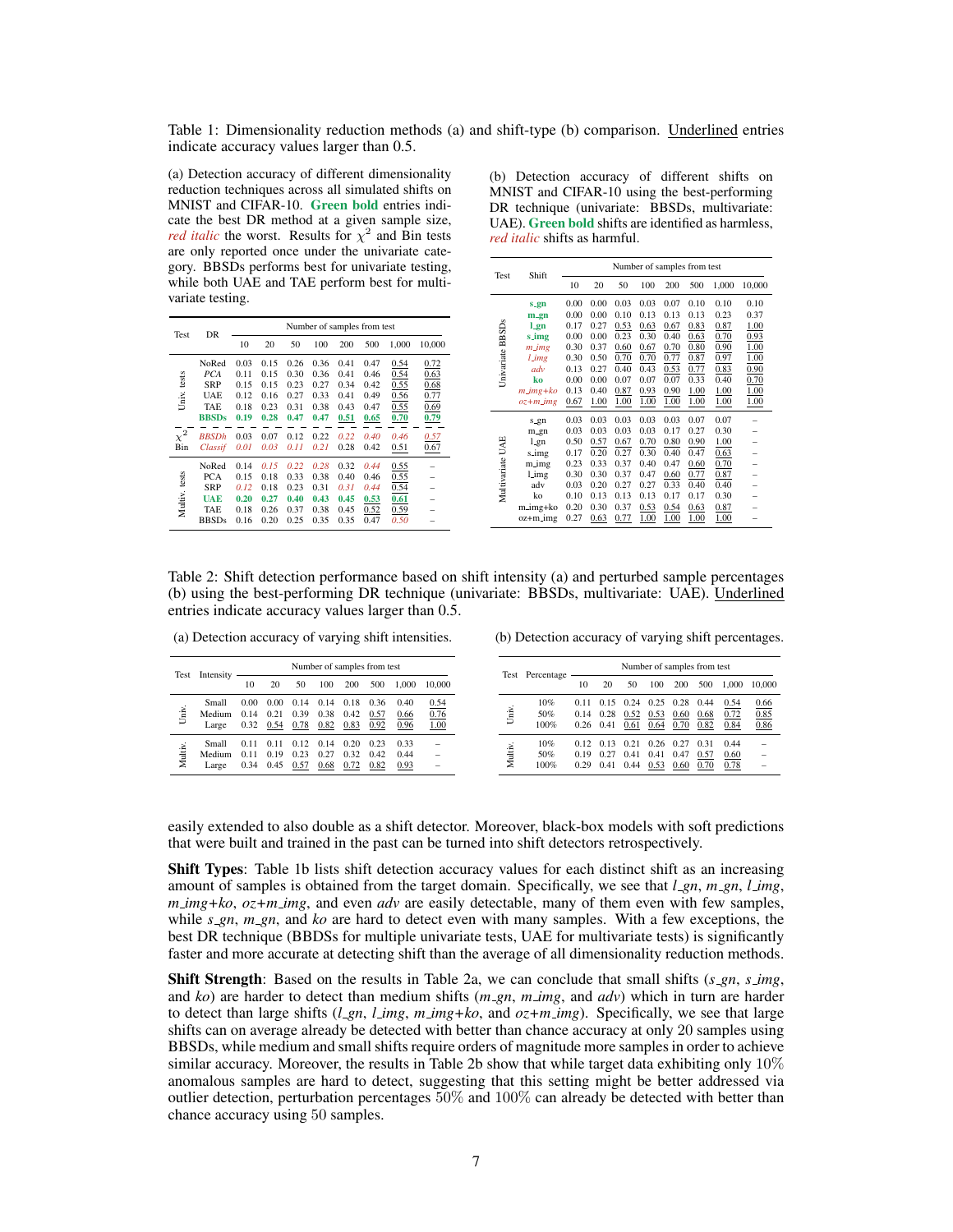



10  $\frac{1}{10}$  10  $^{2}$  10  $3 \t 10$ Number of samples from test 0.0 0.2 0.4 0.6 0.8 1.0 *p*-value NoRed PCA SRP UAE TAE BBSDs BBSDh Classif

(c) Shift test (univ.) with 100% perturbed test data.



(a) Shift test (univ.) with (b) Shift test (univ.) with 10% perturbed test data. 50% perturbed test data.







(g) Classification accuracy

4

*q* Classif

÷



(h) Top similar.

(e) Classification accuracy (f) Classification accuracy on 10% perturbed data. on 50% perturbed data.

on 100% perturbed data.

Figure 2: Shift detection results for medium image shift on MNIST. Subfigures (a)-(c) show the p-value evolution of the different DR methods with varying percentages of perturbed data, while subfigures (e)-(g) show the obtainable accuracies over the same perturbations. Subfigures (d) and (h) show the *most different* and *most similar* exemplars returned by the domain classifier across perturbation percentages. Plots show mean values obtained over 5 random runs with a 1-σ error-bar.

4



(a) Shift test (univ.) with shuffled sets containing images from all angles.



(d) Classification accuracy on randomly shuffled sets containing images from all angles.



0.4 0.6 Accuracy  $0.8$ 1.0

(b) Shift test (univ.) with angle partitioned source and target sets.



(e) Classification accuracy on angle partitioned source and target sets.



(c) Top different.



(f) Top similar.

Figure 3: Shift detection results on COIL-100 dataset. Subfigure organization is similar to Figure 2.

Most Anomalous Samples and Shift Malignancy: Across all experiments, we observe that the most different and most similar examples returned by the domain classifier are useful in characterizing the shift. Furthermore, we can successfully distinguish malignant from benign shifts (as reported in Table 1b) by using the framework proposed in Section 3.4. While we recognize that having access to an external labeling function is a strong assumption and that accessing all true labels would be prohibitive at deployment, our experimental results also showed that, compared to the total sample size, two to three orders of magnitude fewer labeled examples suffice to obtain a good approximation of the (usually unknown) target accuracy.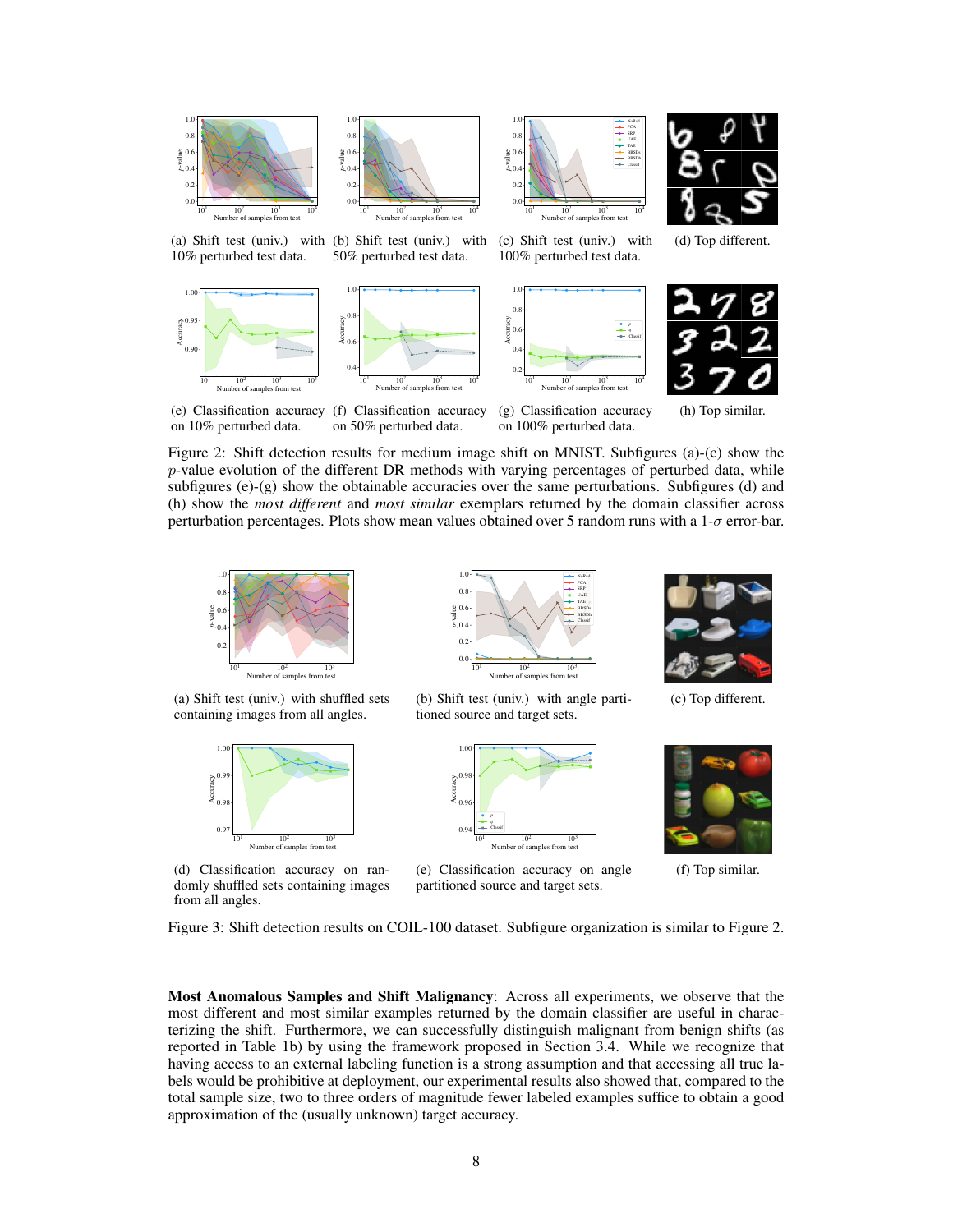

Figure 4: Difference plot for training and test set sixes.

**Individual Examples:** While full results with exact  $p$ -value evolution and anomalous samples are documented in the supplementary material, we briefly present two illustrative results in detail:

(a) *Synthetic medium image shift on MNIST (Figure 2)*: From subfigures (a)-(c), we see that most methods are able to detect the simulated shift with BBSDs being the quickest method for all tested perturbation percentages. We further observe in subfigures (e)-(g) that the (true) accuracy on samples from q increasingly deviates from the model's performance on source data from  $p$  as more samples are perturbed. Since true target accuracy is usually unknown, we use the accuracy obtained on the top anomalous labeled instances returned by the domain classifier Classif. As we can see, these values significantly deviate from accuracies obtained on  $p$ , which is why we consider this shift harmful to the label classifier's performance.

(b) *Rotation angle partitioning on COIL-100 (Figure 3)*: Subfigures (a) and (b) show that our testing framework correctly claims the randomly shuffled dataset containing images from all angles to not contain a shift, while it identifies the partitioned dataset to be noticeably different. However, as we can see from subfigure (e), this shift does not harm the classifier's performance, meaning that the classifier can safely be deployed even when encountering this specific dataset shift.

Original Splits: According to our tests, the original split from the MNIST dataset appears to exhibit a dataset shift. After inspecting the most anomalous samples returned by the domain classifier, we observed that many of these samples depicted the digit 6. A mean-difference plot (see Figure 4) between sixes from the training set and sixes from the test set revealed that the training instances are rotated slightly to the right, while the test samples are drawn more open and centered. To back up this claim even further, we also carried out a two-sample KS test between the two sets of sixes in the input space and found that the two sets can conclusively be regarded as different with a *p*-value of  $2.7 \cdot 10^{-10}$ , significantly undercutting the respective Bonferroni threshold of 6.3 · 10<sup>-5</sup>. While this specific shift does not look particularly significant to the human eye (and is also declared harmless by our malignancy detector), this result however still shows that the original MNIST split is not i.i.d.

## 6 Conclusions

In this paper, we put forth a comprehensive empirical investigation, examining the ways in which dimensionality reduction and two-sample testing might be combined to produce a practical pipeline for detecting distribution shift in real-life machine learning systems. Our results yielded the surprising insights that (i) black-box shift detection with soft predictions works well across a wide variety of shifts, even when some of its underlying assumptions do not hold; (ii) that aggregated univariate tests performed separately on each latent dimension offer comparable shift detection performance to multivariate two-sample tests; and (iii) that harnessing predictions from domain-discriminating classifiers enables characterization of a shift's type and its malignancy. Moreover, we produced the surprising observation that the MNIST dataset, despite ostensibly representing a random split, exhibits a significant (although not worrisome) distribution shift.

Our work suggests several open questions that might offer promising paths for future work, including (i) shift detection for online data, which would require us to account for and exploit the high degree of correlation between adjacent time steps [22]; and, since we have mostly explored a standard image classification setting for our experiments, (ii) applying our framework to other machine learning domains such as natural language processing or graphs.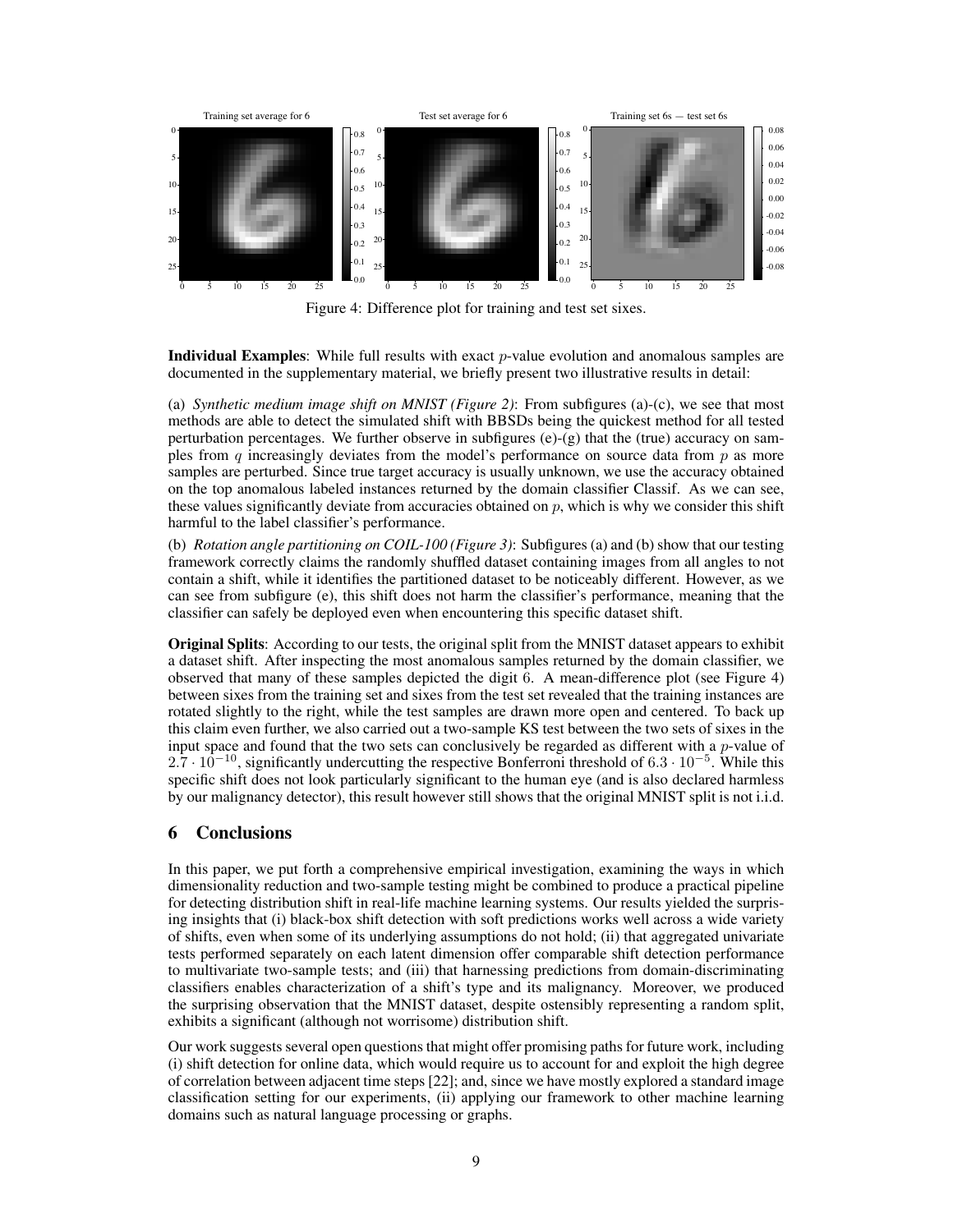#### Acknowledgements

We thank the Center for Machine Learning and Health, a joint venture of Carnegie Mellon University, UPMC, and the University of Pittsburgh for supporting our collaboration with Abridge AI to develop robust models for machine learning in healthcare. We are also grateful to Salesforce Research, Facebook AI Research, and Amazon AI for their support of our work on robust deep learning under distribution shift.

## References

- [1] Dimitris Achlioptas. Database-Friendly Random Projections: Johnson-Lindenstrauss with Binary Coins. *Journal of Computer and System Sciences*, 66, 2003.
- [2] Alexander A Alemi, Ian Fischer, and Joshua V Dillon. Uncertainty in the Variational Information Bottleneck. *arXiv Preprint arXiv:1807.00906*, 2018.
- [3] Shai Ben-David, Tyler Lu, Teresa Luu, and Dávid Pál. Impossibility Theorems for Domain Adaptation. In *International Conference on Artificial Intelligence and Statistics (AISTATS)*, 2010.
- [4] J Martin Bland and Douglas G Altman. Multiple Significance Tests: The Bonferroni Method. *BMJ*, 1995.
- [5] Mariusz Bojarski, Davide Del Testa, Daniel Dworakowski, Bernhard Firner, Beat Flepp, Prasoon Goyal, Lawrence D Jackel, Mathew Monfort, Urs Muller, Jiakai Zhang, et al. End to End Learning for Self-Driving Cars. *arXiv Preprint arXiv:1604.07316*, 2016.
- [6] Markus M Breunig, Hans-Peter Kriegel, Raymond T Ng, and Jörg Sander. LOF: Identifying Density-Based Local Outliers. In *ACM SIGMOD Record*, 2000.
- [7] Yee Seng Chan and Hwee Tou Ng. Word Sense Disambiguation with Distribution Estimation. In *International Joint Conference on Artificial intelligence (IJCAI)*, 2005.
- [8] Varun Chandola, Arindam Banerjee, and Vipin Kumar. Anomaly Detection: A Survey. *ACM Computing Surveys (CSUR)*, 2009.
- [9] Heng-Tze Cheng, Levent Koc, Jeremiah Harmsen, Tal Shaked, Tushar Chandra, Hrishi Aradhye, Glen Anderson, Greg Corrado, Wei Chai, Mustafa Ispir, et al. Wide & Deep Learning for Recommender Systems. In *Proceedings of the 1st Workshop on Deep Learning for Recommender Systems*. ACM, 2016.
- [10] Hyunsun Choi and Eric Jang. Generative Ensembles for Robust Anomaly Detection. *arXiv Preprint arXiv:1810.01392*, 2018.
- [11] François Chollet et al. Keras. https://keras.io, 2015.
- [12] Paul Covington, Jay Adams, and Emre Sargin. Deep Neural Networks for YouTube Recommendations. In *Proceedings of the 10th ACM Conference on Recommender Systems*. ACM, 2016.
- [13] Ian Goodfellow, Jonathon Shlens, and Christian Szegedy. Explaining and Harnessing Adversarial Examples. In *International Conference on Learning Representations (ICLR)*, 2014.
- [14] Alex Graves, Abdel-rahman Mohamed, and Geoffrey Hinton. Speech Recognition with Deep Recurrent Neural Networks. In *IEEE International Conference on Acoustics, Speech and Signal Processing*. IEEE, 2013.
- [15] Arthur Gretton, Alexander J Smola, Jiayuan Huang, Marcel Schmittfull, Karsten M Borgwardt, and Bernhard Schölkopf. Covariate Shift by Kernel Mean Matching. *Journal of Machine Learning Research (JMLR)*, 2009.
- [16] Arthur Gretton, Karsten M Borgwardt, Malte J Rasch, Bernhard Scholkopf, and Alexander ¨ Smola. A Kernel Two-Sample Test. *Journal of Machine Learning Research (JMLR)*, 2012.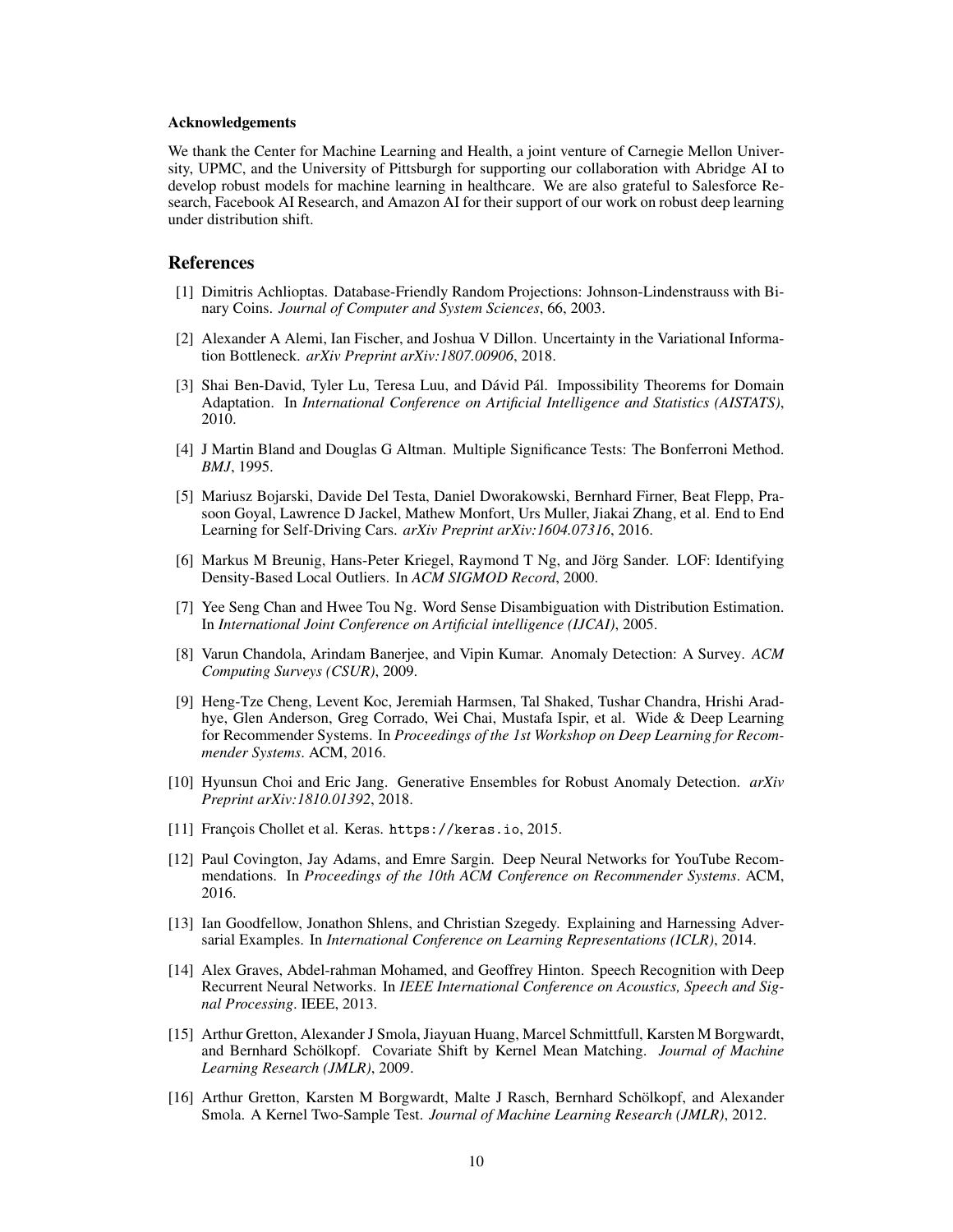- [17] Kaiming He, Xiangyu Zhang, Shaoqing Ren, and Jian Sun. Deep Residual Learning for Image Recognition. In *Computer Vision and Pattern Recognition (CVPR)*, 2016.
- [18] Nicholas A Heard and Patrick Rubin-Delanchy. Choosing Between Methods of Combining-Values. *Biometrika*, 2018.
- [19] Dan Hendrycks and Kevin Gimpel. A Baseline for Detecting Misclassified and Out-Of-Distribution Examples in Neural Networks. In *International Conference on Learning Representations (ICLR)*, 2017.
- [20] Dan Hendrycks, Mantas Mazeika, and Thomas G Dietterich. Deep Anomaly Detection with Outlier Exposure. In *International Conference on Learning Representations (ICLR)*, 2019.
- [21] Geoffrey Hinton, Li Deng, Dong Yu, George Dahl, Abdel-rahman Mohamed, Navdeep Jaitly, Andrew Senior, Vincent Vanhoucke, Patrick Nguyen, Brian Kingsbury, et al. Deep Neural Networks for Acoustic Modeling in Speech Recognition. *IEEE Signal Processing Magazine*, 29, 2012.
- [22] Steven R Howard, Aaditya Ramdas, Jon McAuliffe, and Jasjeet Sekhon. Uniform, Nonparametric, Non-Asymptotic Confidence Sequences. *arXiv Preprint arXiv:1810.08240*, 2018.
- [23] Alex Krizhevsky and Geoffrey Hinton. Learning Multiple Layers of Features from Tiny Images. Technical report, Citeseer, 2009.
- [24] Paras Lakhani and Baskaran Sundaram. Deep Learning at Chest Radiography: Automated Classification of Pulmonary Tuberculosis by Using Convolutional Neural Networks. *Radiology*, 284, 2017.
- [25] Yann LeCun, Léon Bottou, Yoshua Bengio, and Patrick Haffner. Gradient-Based Learning Applied to Document Recognition. *Proceedings of the IEEE*, 86, 1998.
- [26] Kimin Lee, Honglak Lee, Kibok Lee, and Jinwoo Shin. Training Confidence-Calibrated Classifiers for Detecting Out-Of-Distribution Samples. In *International Conference on Learning Representations (ICLR)*, 2018.
- [27] Ping Li, Trevor J Hastie, and Kenneth W Church. Very Sparse Random Projections. In *Proceedings of the 12th ACM SIGKDD International Conference on Knowledge Discovery and Data Mining (KDD)*. ACM, 2006.
- [28] Shiyu Liang, Yixuan Li, and R Srikant. Enhancing the Reliability of Out-Of-Distribution Image Detection in Neural Networks. In *International Conference on Learning Representations (ICLR)*, 2018.
- [29] Zachary C Lipton, Yu-Xiang Wang, and Alex Smola. Detecting and Correcting for Label Shift with Black Box Predictors. In *International Conference on Machine Learning (ICML)*, 2018.
- [30] Fei Tony Liu, Kai Ming Ting, and Zhi-Hua Zhou. Isolation Forest. In *International Conference on Data Mining (ICDM)*, 2008.
- [31] Mingsheng Long, Jianmin Wang, Guiguang Ding, Jiaguang Sun, and Philip S Yu. Transfer Feature Learning with Joint Distribution Adaptation. In *International Conference on Computer Vision (ICCV)*, 2013.
- [32] Thomas M Loughin. A Systematic Comparison of Methods for Combining p-Values from Independent Tests. *Computational Statistics & Data Analysis*, 2004.
- [33] Markos Markou and Sameer Singh. Novelty Detection: A Review: Part 1: Statistical Approaches. *Signal Processing*, 2003.
- [34] Sameer A Nene, Shree K Nayar, and Hiroshi Murase. Columbia Object Image Library (COIL-100). 1996.
- [35] Yuval Netzer, Tao Wang, Adam Coates, Alessandro Bissacco, Bo Wu, and Andrew Y Ng. Reading Digits in Natural Images With Unsupervised Feature Learning. 2011.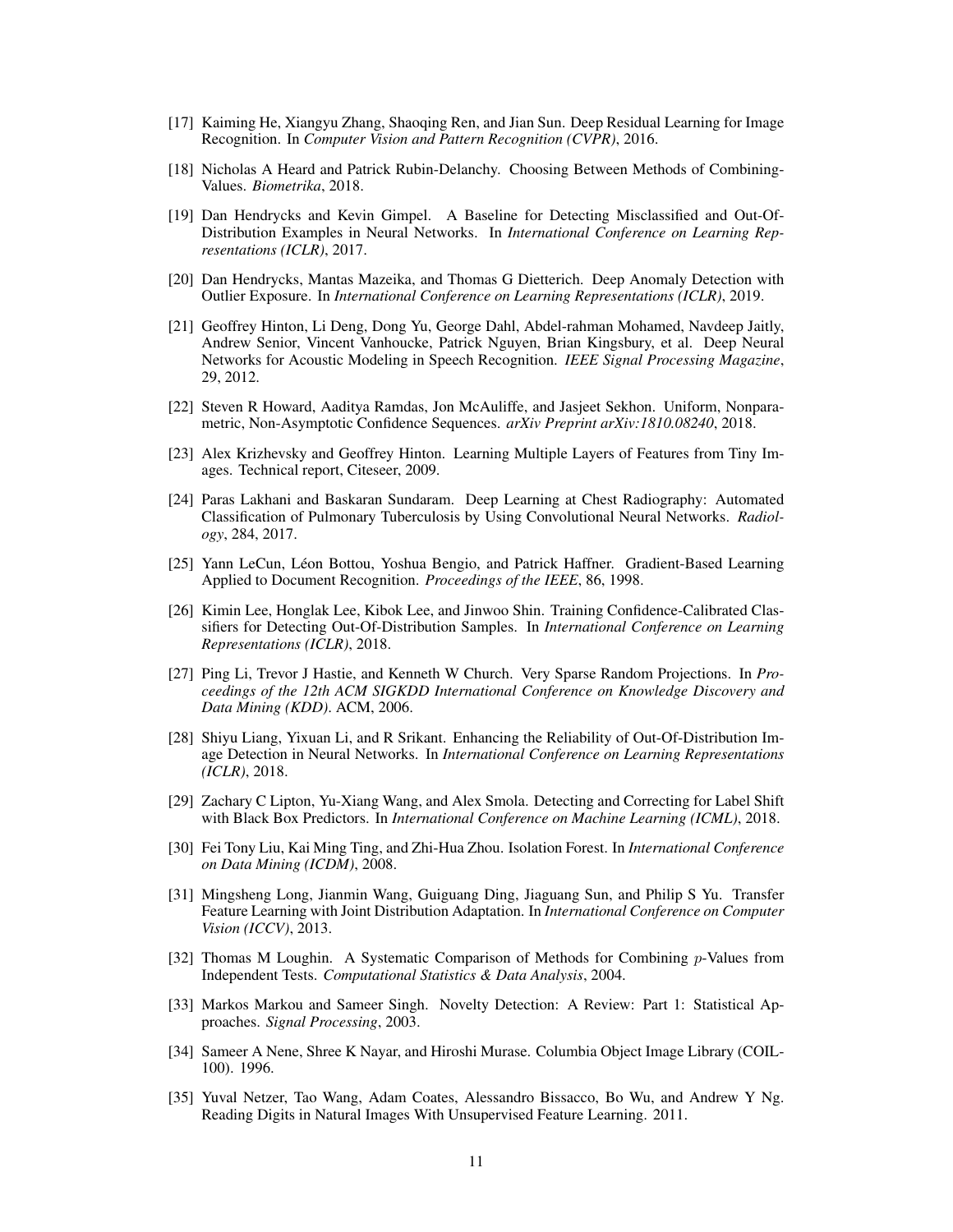- [36] F. Pedregosa, G. Varoquaux, A. Gramfort, V. Michel, B. Thirion, O. Grisel, M. Blondel, P. Prettenhofer, R. Weiss, V. Dubourg, J. Vanderplas, A. Passos, D. Cournapeau, M. Brucher, M. Perrot, and E. Duchesnay. Scikit-learn: Machine learning in Python. *Journal of Machine Learning Research*, 12:2825–2830, 2011.
- [37] Aaditya Ramdas, Sashank Jakkam Reddi, Barnabás Póczos, Aarti Singh, and Larry A Wasserman. On the Decreasing Power of Kernel and Distance Based Nonparametric Hypothesis Tests in High Dimensions. In *Association for the Advancement of Artificial Intelligence (AAAI)*, 2015.
- [38] Marco Saerens, Patrice Latinne, and Christine Decaestecker. Adjusting the Outputs of a Classifier to New a Priori Probabilities: A Simple Procedure. *Neural Computation*, 2002.
- [39] Thomas Schlegl, Philipp Seeböck, Sebastian M Waldstein, Ursula Schmidt-Erfurth, and Georg Langs. Unsupervised Anomaly Detection with Generative Adversarial Networks to Guide Marker Discovery. In *International Conference on Information Processing in Medical Imaging*, 2017.
- [40] Bernhard Schölkopf, Robert C Williamson, Alex J Smola, John Shawe-Taylor, and John C Platt. Support Vector Method for Novelty Detection. In *Advances in Neural Information Processing Systems (NIPS)*, 2000.
- [41] Bernhard Scholkopf, Dominik Janzing, Jonas Peters, Eleni Sgouritsa, Kun Zhang, and Joris ¨ Mooij. On Causal and Anticausal Learning. In *International Conference on Machine Learning (ICML)*, 2012.
- [42] D Sculley, Todd Phillips, Dietmar Ebner, Vinay Chaudhary, and Michael Young. Machine Learning: The High-Interest Credit Card of Technical Debt. In *SE4ML: Software Engineering for Machine Learning (NIPS 2014 Workshop)*, 2014.
- [43] Alireza Shafaei, Mark Schmidt, and James J Little. Does Your Model Know the Digit 6 Is Not a Cat? A Less Biased Evaluation of Outlier Detectors. *arXiv Preprint arXiv:1809.04729*, 2018.
- [44] Gabi Shalev, Yossi Adi, and Joseph Keshet. Out-Of-Distribution Detection Using Multiple Semantic Label Representations. In *Advances in Neural Information Processing Systems (NeurIPS)*, 2018.
- [45] Hidetoshi Shimodaira. Improving Predictive Inference Under Covariate Shift by Weighting the Log-Likelihood Function. *Journal of Statistical Planning and Inference*, 2000.
- [46] R John Simes. An Improved Bonferroni Procedure for Multiple Tests of Significance. *Biometrika*, 1986.
- [47] Zak Stone, Todd Zickler, and Trevor Darrell. Autotagging Facebook: Social Network Context Improves Photo Annotation. In *IEEE Computer Society Conference on Computer Vision and Pattern Recognition Workshops*. IEEE, 2008.
- [48] Amos Storkey. When Training and Test Sets Are Different: Characterizing Learning Transfer. *Dataset Shift in Machine Learning*, 2009.
- [49] Masashi Sugiyama, Shinichi Nakajima, Hisashi Kashima, Paul V Buenau, and Motoaki Kawanabe. Direct Importance Estimation with Model Selection and Its Application to Covariate Shift Adaptation. In *Advances in Neural Information Processing Systems (NIPS)*, 2008.
- [50] Ilya Sutskever, Oriol Vinyals, and Quoc V Le. Sequence to Sequence Learning with Neural Networks. In *Advances in Neural Information Processing Systems (NIPS)*, 2014.
- [51] Christian Szegedy, Wojciech Zaremba, Ilya Sutskever, Joan Bruna, Dumitru Erhan, Ian Goodfellow, and Rob Fergus. Intriguing Properties of Neural Networks. In *International Conference on Learning Representations (ICLR)*, 2014.
- [52] Charles Truong, Laurent Oudre, and Nicolas Vayatis. A Review of Change Point Detection Methods. *arXiv Preprint arXiv:1801.00718*, 2018.